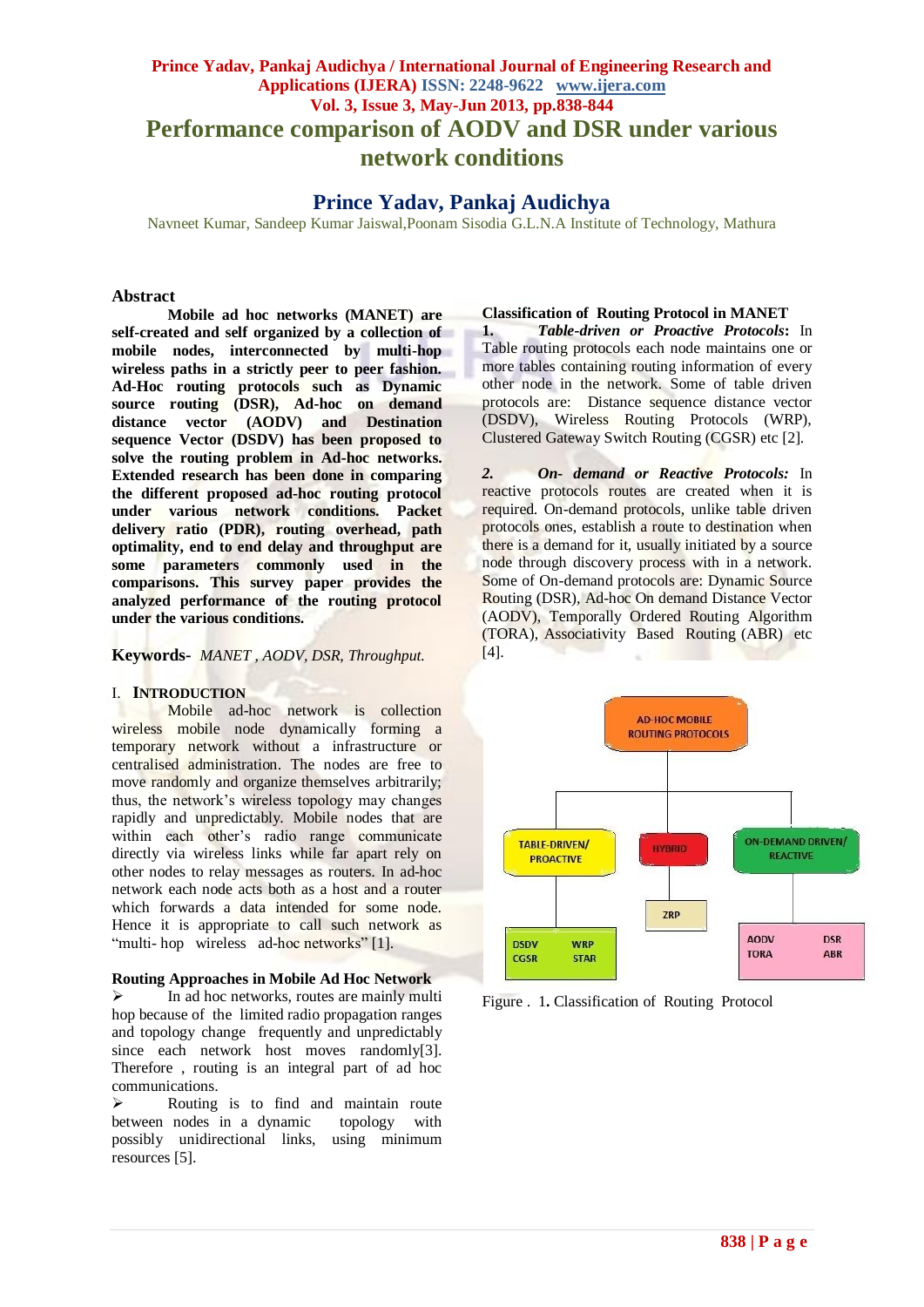| TABLE I : COMPARISON OF TABLE-DRIVEN |  |
|--------------------------------------|--|
| AND ON-DEMAND PROTOCOLS              |  |

|                     | <b>Table-Driven</b> | <b>On-Demand</b>   |
|---------------------|---------------------|--------------------|
| <b>Availability</b> | Immediately         | After the route    |
| of Routing          | from<br>routing     | discovery          |
| <b>Information</b>  | table               |                    |
| Route               | Periodic            | When requested     |
| <b>Update</b>       | Advertisements      |                    |
| <b>Routing</b>      | Proportional to     | Proportional<br>to |
| Overhead            | the size of the     | the                |
|                     | network             | number of          |
| regardless to the   |                     | communicating      |
|                     | network traffic     | and<br>nodes       |
|                     |                     | with<br>increase   |
|                     |                     | increased<br>node  |
|                     |                     | mobility           |

## **II** *.* **Dynamic Source Routing**

Dynamic Source Routing (DSR) is the routing protocol for wireless networks. It's forms a route on-demand when a transmitting computer request one. However, it uses source routing instead of relying on the routing table at each intermediate device. There are two major phases for the protocol : (a) the route discovery process which is based on flooding and is used to dynamically discover new routes, maintain them in node caches, (b) the route maintenance process, periodically detects and notifies network topology changes[3].

Route Reply would only be generated if the message has reached the intended destination node (route record which is initially contained in Route Request would be inserted into the Route Reply) [4].

To return the Route Reply, the destination node must have a route to the source node. If the route is in the Destination Node's route cache, the route would be used. Otherwise, the node will reverse the route based on the route record in the Route Request message header (this requires that all links are symmetric). In the event of fatal transmission, the Route Maintenance Phase is initiated whereby the Route Error packets are generated at a node. The erroneous hop will be removed from the node's route cache; all routes containing the hop are truncated at that point. Again, the Route Discovery Phase is initiated to determine the most viable route [7].





(b) Propagation of the route reply.



Figure 2: DSR Route Discovery Process.

#### **Advantages and limitations of DSR**

This protocol uses a reactive approach which eliminates the need to periodically flood the network with table update messages which are required in a table-driven approach. The intermediate nodes also utilize the route cache information efficiently to reduce the control overhead [8].

The disadvantage of this protocol is that the route maintenance mechanism does not locally repair a broken link. The connection setup delay is higher than in table-driven protocols. Even though the protocol performs well in static and low-mobility environments, the performance degrades rapidly with increasing mobility. Also, considerable routing overhead is involved due to the source-routing mechanism employed in DSR. This routing overhead is directly proportional to the path length [6].

## **III. Ad hoc On Demand Distance Vector Routing (AODV)**

Ad hoc On-Demand Distance Vector (AODV) routing is a routing protocol for mobile ad -hoc networks and other wireless ad-hoc networks. . It is an on-demand and distance-vector routing protocol, meaning that a route is established by AODV from a destination only on demand.

AODV is capable of both unicast and multicast routing . It keeps these routes as long as they are desirable by the sources. Additionally, AODV creates trees which connect multicast group members .The trees are composed of the group members and the nodes needed to connect the members. The sequence numbers are used by AODV to ensure the freshness of routes. It is loop-free, selfstarting, and scales to large numbers of mobile nodes [9].

AODV defines three types of control messages for route maintenance:

**RREQ-** A route request message is transmitted by a node requiring a route to a node As an optimization AODV uses an expanding ring technique when flooding these messages. Every RREQ carries a time to live (TTL) value that states for how many hops this message should be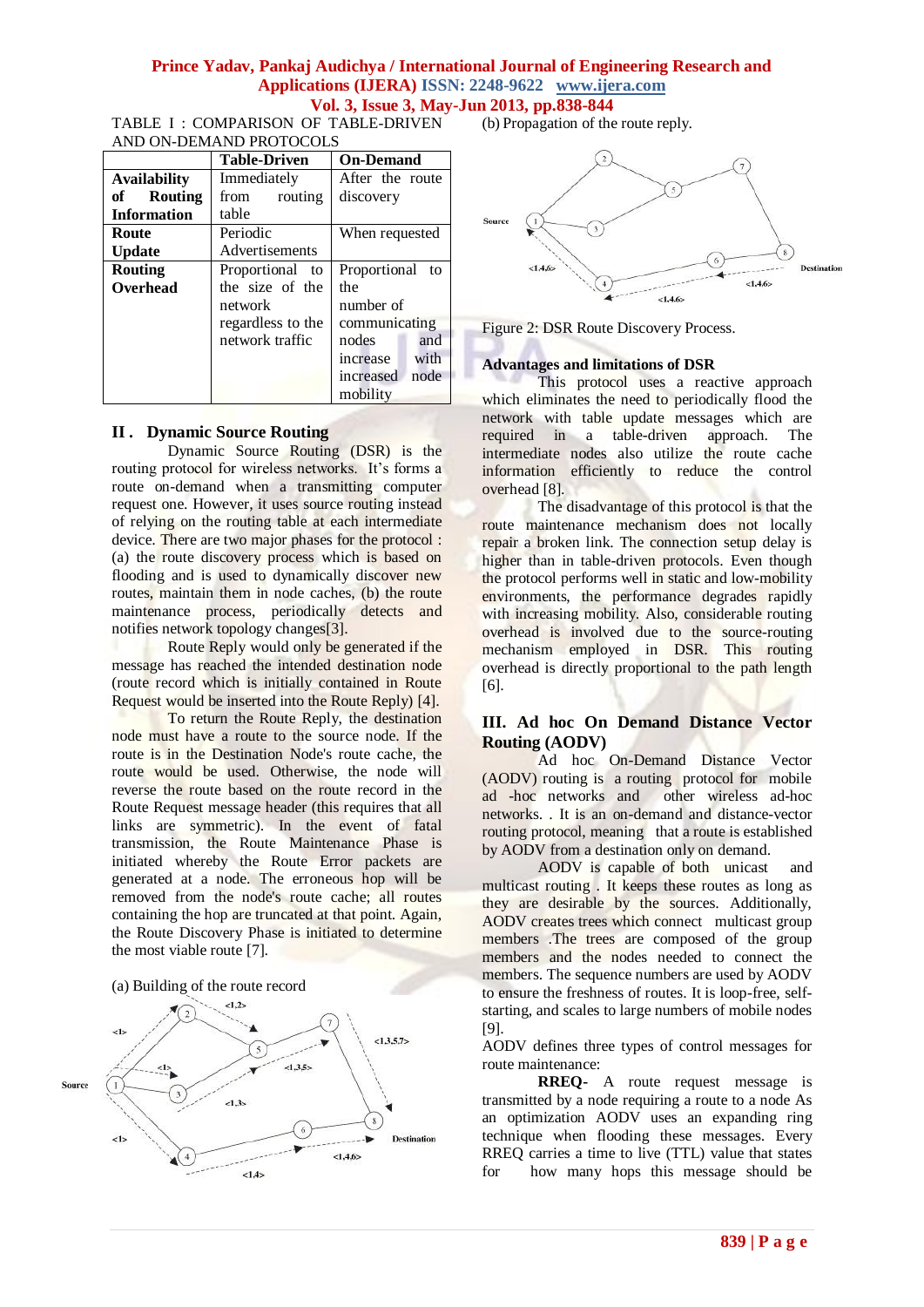÷

ie.

and in

forwarded. This value is set to a predefined value at the first transmission and increased at the first transmission and increased at retransmissions. Retransmissions occur if no replies are received. Data packets waiting to be transmitted (i.e. the packets that initiated the RREQ). Every node maintains two separate counters: a node sequence number and a broadcast id.



Figure 3: AODV Route Discovery Process.

**RREP-** A route reply message is unicasted back to the originator of a RREQ if the receiver is either the node using the requested address, or it has a valid route to the requested address. The reason one can unicast the message back, is that every route forwarding a RREQ caches a route back to the originator[12].

**RERR-** Nodes monitor the link status of next hops in active routes. When a link breakage in an active route is detected, a RERR message is used to notify other nodes of the loss of

the link. In order to enable this reporting mechanism, each node keeps a ―precursor list'', containing the IP address for each its neighbours that are likely to use it as a next hop towards each destination [10].

In Fig.3 A possible path for a route replies if A wishes to find a route to J The above Figure3illustrates an AODV route lookup session. Node A wants to initiate traffic to node J for which it has no route. A transmit of a RREO has been done, which is flooded to all nodes in the network. When this request is forwarded to J from H, J generates a RREP. This RREP is then unicasted back to A using the cached entries in nodes H, G and D [11].

#### **Characteristics of AODV**

- Unicast , Broadcast, and Multicast communication.
- On-demand route establishment with small delay.
- Multicast trees connecting group members maintained for lifetime of multicast group.
- Link breakages in active routes efficiently repaired.
- All routes are loop-free through use of sequence numbers.
- Only keeps track of next hop for a route instead of the entire route.
- Use of Sequence numbers to track accuracy of information.
- Use of periodic HELLO messages to track neighbours.

### **Advantages and limitations of AODV**

The main advantage of AODV protocol is that routes are established on demand and destination sequence numbers are used to find the latest route to the destination. The connection setup delay is less. The HELLO messages supporting the routes maintenance are range-limited, so they do not cause unnecessary overhead in the network.

One of the disadvantages of this protocol is that intermediate nodes can lead to inconsistent routes if the source sequence number is very old and the intermediate nodes have a higher but not the latest destination sequence number, thereby having stale entries.

Also multiple Route Reply packets in response to a single Route Request packet can lead to heavy control overhead . Another disadvantage of AODV is that the periodic beaconing leads to unnecessary bandwidth consumption [10].

## **IV. Performance Metrics**

Some important performance metrics can be evaluated:-

*A.* **Packet delivery fraction:** The ratio of the data packets delivered to the destinations to those generated by the CBR sources. Packets delivered and packets lost are taking in to consideration.

*B.* **Throughput:** There is two representations of throughput; one is the amount of data transferred over the period of time expressed in kilobits per second (Kbps). The other is the packet delivery percentage obtained from a ratio of the number of data packets sent and the number of data packets received [11].

*C.* **Average end-to-end delay**: This is the average time delay for data packets from the source node to the destination node.

*D.* **Packet Delivery Ratio:** This is the ratio of number of

packets received at the destination to the number of packets sent from the source. In other words, fraction of successfully received packets, which survive while finding their destination, is called as packet delivery ratio [12].

# V. **EXPERIMENTAL ANALYSIS USING SIMULATION**

As already outlined we have taken two Ondemand (Reactive) routing protocols, namely Ad hoc On-Demand Distance Vector Routing (AODV) and Dynamic Source Routing (DSR). The mobility model used is Random waypoint mobility model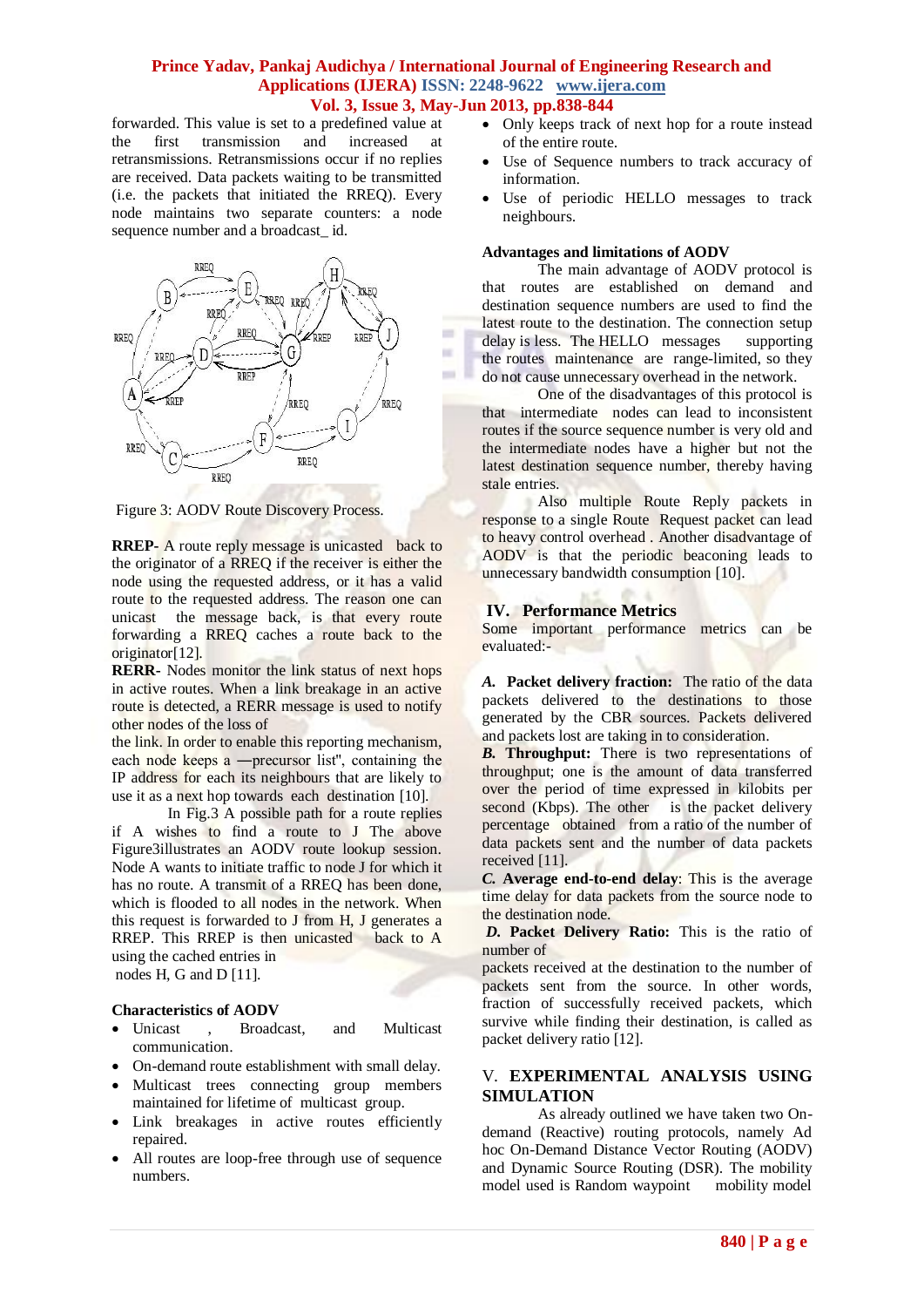because it models the random movement of the mobile nodes. For all the simulations, the same movement models were used, the number of traffic sources was fixed at 10, the maximum speed of the nodes was set to 20m/s and the simulation time was varied as 10s, 15s, and 20s.

**Scenario 1:** In this scenario some parameters with a specific value are considered. Those are as shown in table 2.

| Parameter                 | Value                          |
|---------------------------|--------------------------------|
|                           |                                |
| Number of nodes           | 10                             |
| Simulation Time           | $10 \text{ sec}$               |
| Pause Time                | 5ms                            |
| <b>Environment Size</b>   | 800x800                        |
| <b>Transmission Range</b> | 250 m                          |
| <b>Traffic Size</b>       | <b>CBR</b> (Constant Bit Rate) |
| Packet Size               | 512 bytes                      |
|                           |                                |
| Packet Rate               | 5 packets/s                    |
| Maximum Speed             | $20 \text{ m/s}$               |
|                           |                                |
| Queue Length              | 50                             |
| Simulator                 | $ns-2.29$                      |
|                           |                                |
| <b>Mobility Model</b>     | Random Waypoint                |
| Antenna Type              | Omnidirectional                |

Table 2: Scenario 1 for implementation of AODV and DSR



**Figure 4:** A Screenshot of 10 nodes of AODV NAM – Network animator



**Junnahmanlangulungdooffilmoodungdoonalmanlangulungu** 

## **Figure 5:** A Screenshot of 10 nodes of DSR NAM – Network animator



**Figure 6:** X Graph of 10 seconds simulation time of AODV

The Figure 6 shows the X graph of AODV. By the Figure we see that as the simulation start the packet received and packet loss is initially zero, because initially there is no CBR connection and nodes taking their right place. As the CBR connections establish between the nodes the number of packet received increases but no packet loss is there, it means all

generated packets are being received by the nodes. But the packet loss increases substantially on the simulation time increases. Finally the packet received is more than the packet loss.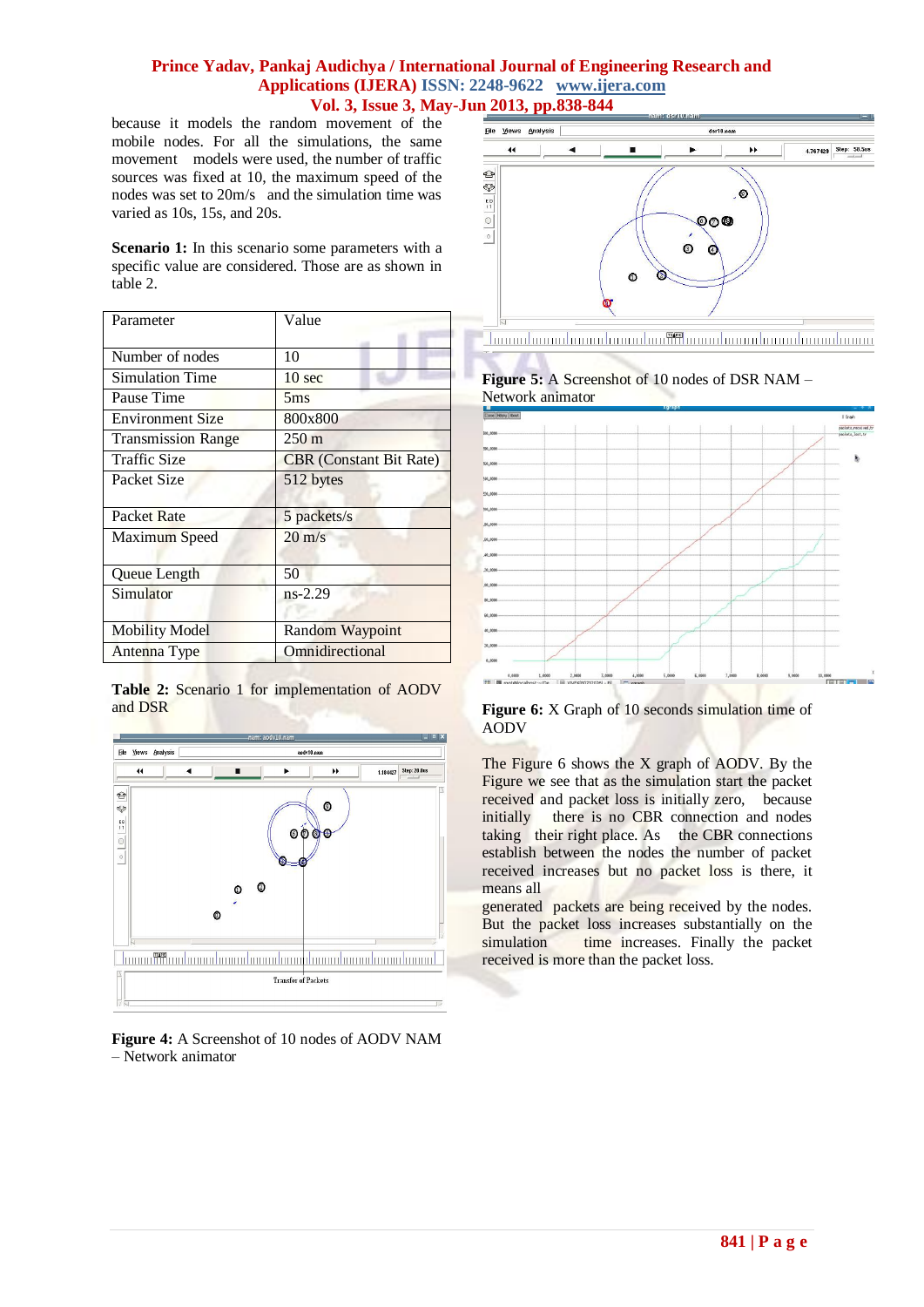

**Figure 7:** X Graph of 10 seconds simulation time of DSR

The Figure 6.6 shows the X graph of DSR. By the Figure we see that as the simulation start the packet received and packet loss is initially zero, because initially there is no CBR connection and nodes taking their right place. As the CBR connections establish the number of packet lost increases very much as compare to packet received. It shows that mostly generated packets are being dropped by the nodes. But the packet loss decreases substantially on the simulation time increases, and number of packet received increases substantially on the simulation time increases.

**Scenario 2:** In this scenario some parameters with a specific value are considered. Those are as shown in table 3

| Parameter                 | Value                          |
|---------------------------|--------------------------------|
|                           |                                |
| Number of nodes           | 10                             |
| Simulation Time           | $15 \text{ sec}$               |
| Pause Time                | 5 <sub>ms</sub>                |
| <b>Environment Size</b>   | 800x800                        |
| <b>Transmission Range</b> | $250 \text{ m}$                |
| <b>Traffic Size</b>       | <b>CBR</b> (Constant Bit Rate) |
| Packet Size               | 512 bytes                      |
| Packet Rate               | 5 packets/s                    |
| Maximum Speed             | $20 \text{ m/s}$               |
| Queue Length              | 50                             |
| Simulator                 | $ns-2.29$                      |
| <b>Mobility Model</b>     | Random Waypoint                |
| Antenna Type              | Omnidirectional                |

**Table 3:** Scenario 2 for implementation of AODV and DSR



**Figure 8:** X Graph of 15 seconds simulation time of AODV

The Figure 8 shows that the number of packet received increases according to simulation time; it means generated packets are being received at a good ratio by the node. But the simulation time increases the packet loss increases substantially.



**Figure 9:** X Graph of 15 seconds simulation time of **DSR** 

Figure 9 shows that initially there is very high packet loss but the number of packet received increases according to simulation time; it means generated packets are being received at a good ratio by the nodes. Because the simulation time increases the packet loss decreases substantially. The

**Scenario 3:** In this scenario some parameters with a specific value are considered. Those are as shown in  $t$ able  $4$ 

| Parameter                 | Value                          |
|---------------------------|--------------------------------|
|                           |                                |
| Number of nodes           | 10                             |
| <b>Simulation Time</b>    | $20 \text{ sec}$               |
| Pause Time                | 5 <sub>ms</sub>                |
| <b>Environment Size</b>   | 800x800                        |
| <b>Transmission Range</b> | $250 \text{ m}$                |
| <b>Traffic Size</b>       | <b>CBR</b> (Constant Bit Rate) |
| Packet Size               | 512 bytes                      |
|                           |                                |
| Packet Rate               | 5 packets/s                    |
| Maximum Speed             | $20 \text{ m/s}$               |
|                           |                                |
| Queue Length              | 50                             |
| Simulator                 | $ns-2.29$                      |
|                           |                                |
| <b>Mobility Model</b>     | Random Waypoint                |
| Antenna Type              | Omnidirectional                |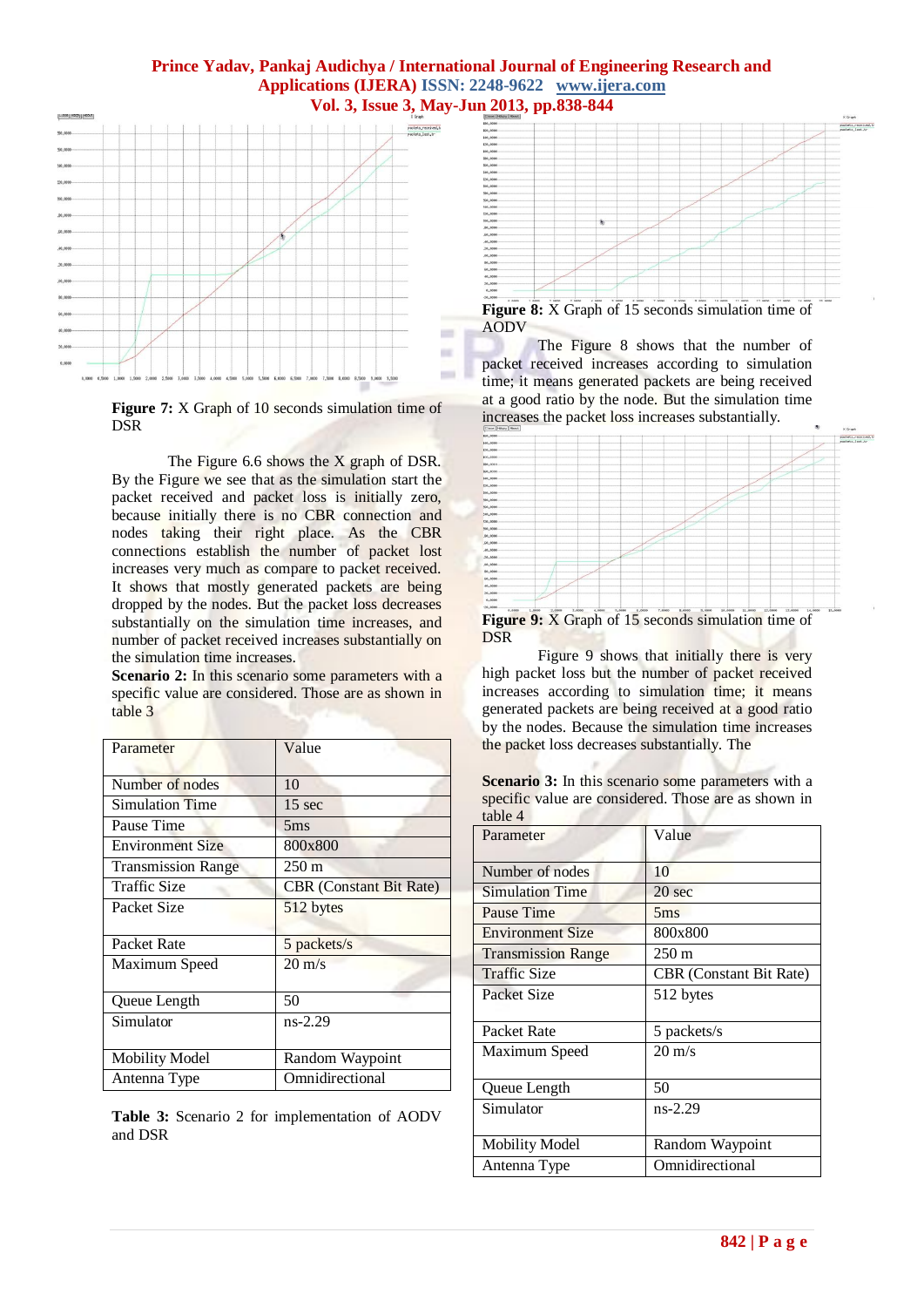**Table 4:** Scenario 2 for implementation of AODV and DSR



Figure 10: X Graph of 20 seconds simulation time of AODV

The above figures shows the same behavior of AODV & DSR in fact of packet receiving and packet loss, initially in AODV no packet loss and in DSR very high packet loss. But as simulation time increases the packet loss goes down and packet receiving increases.



**Figure 11:** X Graph of 20 seconds simulation time of DSR

#### **VI.****Conclusion and Future Scope**

We have compared two On-demand routing protocols, namely, Ad hoc On-Demand Distance Vector Routing (AODV) and Dynamic Source Routing (DSR). The simulation of these protocols has been carried out using Ns-2 simulator on a ―Pentium-IV, 2.0Ghz /RAM-1 GB /HDD- 120GB‖ computer and ―Linux operating system.

Three different simulation scenarios are generated and the simulation time has varied from

10sec15sec and 20 sec. Other network parameters are kept constant during the simulation.

It is observed that the packet loss is very less in case of AODV, initially but it increases substantially on thesimulation time increases. In case of DSR simulation the packet loss is very high initially but it decreases substantially on the simulation time increases.

So, we can conclude that if the MANET has to be setup for a small amount of time then AODV should be prefer due to low initial packet loss and DSR should not be prefer to

setup a MANET for a small amount of time because initially there is packet loss is very high. If we have to use the MANET for a longer duration then both the protocols can be used, because after some times both the protocols have same ratio of packet delivering. But AODV have very good packet receiving ratio in comparison to DSR

The two protocols Ad hoc On-Demand Distance Vector Routing (AODV) and Dynamic Source Routing (DSR) have been compared using simulation, it would be interesting to

note the behaviour of these protocols on a real life test bed.

In this work other network parameters such as number of mobile nodes, traffic type-CBR, simulation area etc. are kept constant. Whereas the simulation time is varied in the three

different simulation scenarios. It would be interesting to observe the behaviour of these two protocols by varying these network parameters.

#### **REFERENCES**

- [1] Mandeep Kaur Gulati, Krishan Kumar -"A Review of QoS Routing Protocols on MANETs" 2013 Interntinal Conference on Computer Communication And Informatics(ICCI-2013),Jan.04-06- 2013,Combitore,INDIA.
- [2] Ashish Bagwari, Raman Jee, Pankaj Joshi and Sourabh Bisht - " Performance of AODV Routing Protocol with increasing the MANET Nodes and it's effects on QoS of Mobile Ad hoc Networks". 2012 International Conference on Communication Systems and Network **Technologies**
- [3] Rajneesh Kumar Gujral, Jitender Grover, Anjali, Sanjeev Rana.-" Impact of Transmission Range and Mobility on Routing Protocols over Ad hoc Networks". 2012 International Conference Computing Sciences.
- [4] N. Adam, M. Y. Ismail and J. Abdulla,- "Effect of node density on performance of three MANET routing protocols". *ICEDSA-2010*, pp. 321-325.
- [5] K. Amjad and A. J. Stocker, "Impact of node density and mobility on performance